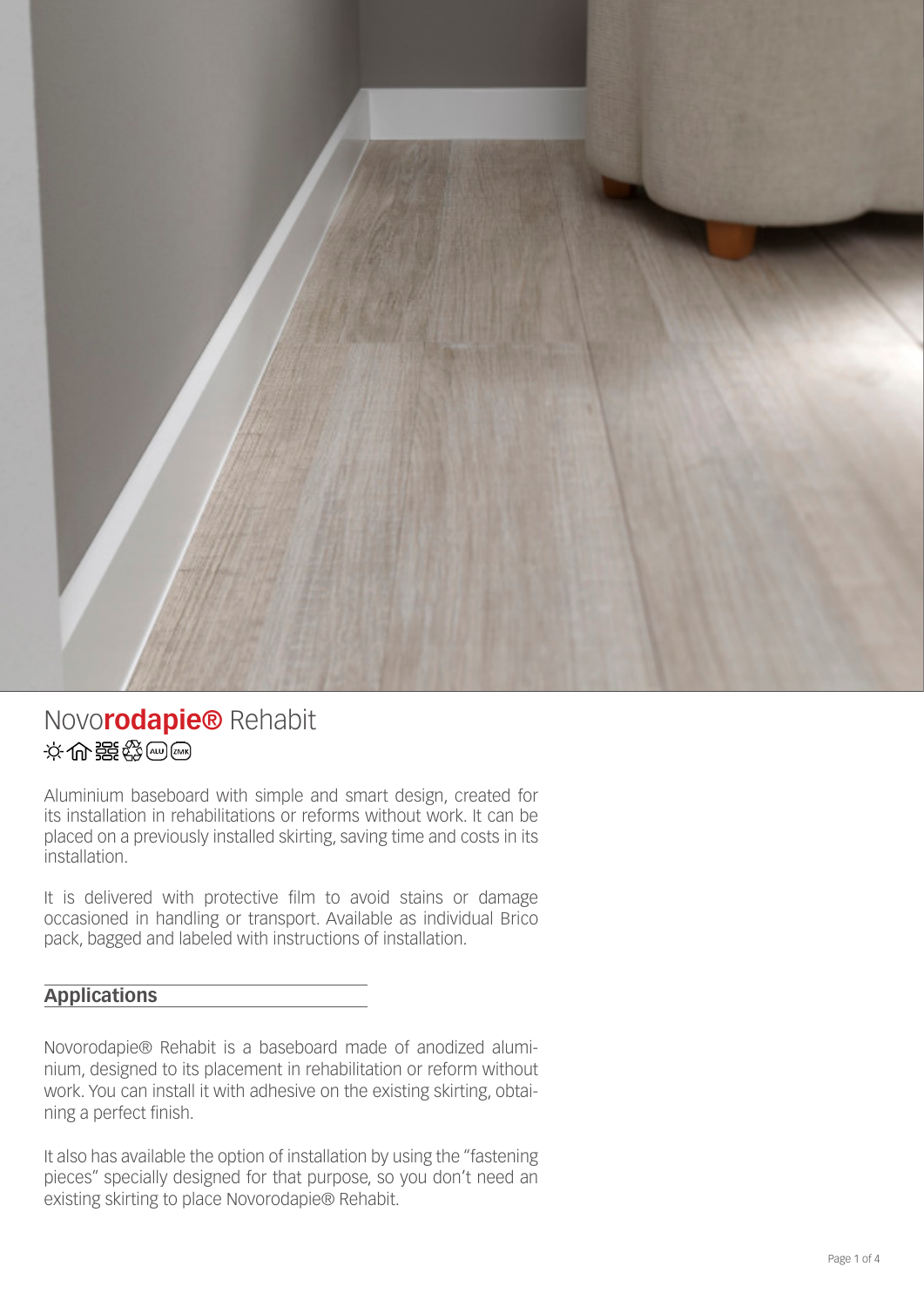## **TECHNICAL FILE**



Novo**rodapie®** Rehabit

## **General Features**



| Patent:     |                                        | <b>Community design</b><br>Nº1685256 - 0007 |
|-------------|----------------------------------------|---------------------------------------------|
| Material:   | Anodized and lacquered aluminum        |                                             |
| Length:     | 2 <sub>m</sub>                         |                                             |
| Dimensions: | h: 12 mm. $(1/2")$                     | h: $20$ mm. $(3/4")$                        |
|             | a: $80 \text{ mm}$ . (3-1/8")          | a: 120 mm. $(4-3/4")$                       |
| Packaging:  | $10 \mu$ ./box<br>With protective film |                                             |
| Finishes:   | 13 - Matt silver<br>142 - Off-white    | 13 - Matt silver<br>142 - Off-white         |
|             | 142 13                                 | 142 13                                      |

## **Complementary pieces**

Novorodapie® Rehabit disposes of complementary pieces mande of Zamak for a perfect finish.









The "fastening profile" (2 lm) made of aluminium, will guide you to place correctly the Novorodapie® Rehabit.



Rotate the "fastening profile" in the other direction for the Novorodapie® Rehabit h:120 mm.

## **Technical Features**

| Alloy:                | 6063 (AA and ASTM)     |  |
|-----------------------|------------------------|--|
|                       | L-3441 (UNE 38-301-89) |  |
| Fire resistance:      | MO (UNE 23-727-90)     |  |
| Abrasion resistance:  | Very good              |  |
| Lightfastness:        | Excellent              |  |
| Appearance and color: | EN 12373-1             |  |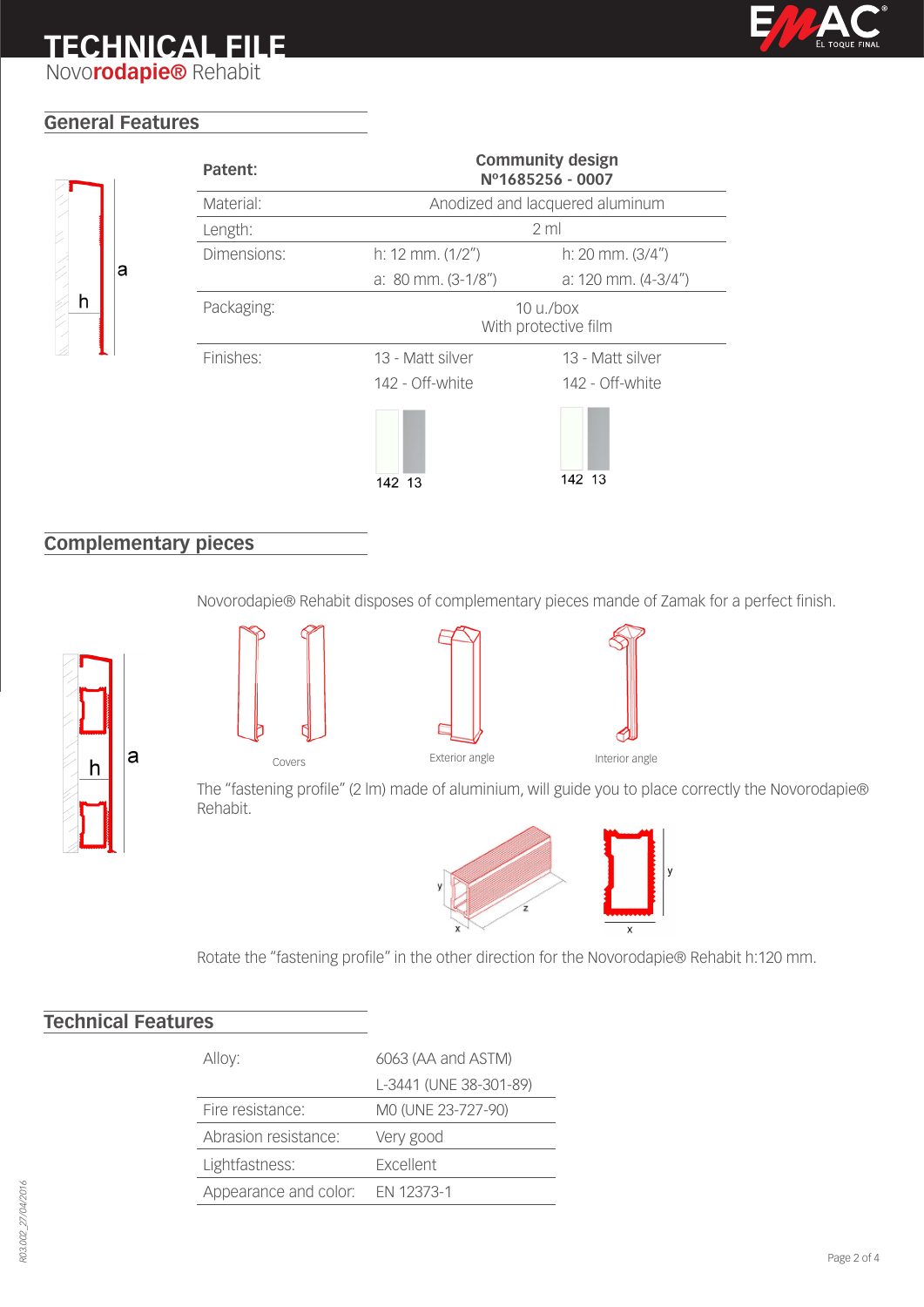**TECHNICAL FILE**

Novo**rodapie®** Rehabit



#### **Materials**



Novorodapie® Rehabit is a profile made by extrusion of aluminium. The matt silver finish has been anodized, improving mainly through this process their corrosion resistance, mechanical resistance and appearance. The anodized applied has the quality seal Qualanod, which guarantees the quality of the process and the resulting profiles. This seal regulates several tests: appearance and color, thickness measurements, sealing and impregnation control, abrasion resistance, lightfastness, acetic saline chamber and nitric acid immersion.



The off-white finish has been lacquered, obtaining so a high quality and homogeneus surface. The lacquering has the quality seal Qualicoat, which guarantees the quality of the process and the final products.

The aluminium is a material with excellent chemical, physical and mechanical properties. It is lightweight, tough, ductile, malleable and highly durable.

#### **RMK** Zamak

The complementary pieces of Novorodapie® Rehabit are made of Zamak. Zamak is a non ferrous alloy of Zinc with Aluminium, Magnesium and Copper (UNE EN 1774) It's tenacious, hard hardeness and has a high mechanical strenght and an excellent plastic deformability. The finish that is applied on to the complementary pieces, protect them and complement the Novorodapie® Rehabit.

\**For further information see the Technical Files of the materials in www.emac.es*

### **Installation**

*On a existing baseboard*

- 1. Clean the surface destinated to the placement of Novorodapie® Rehabit.
- 2. Join the complementary pieces to the Novorodapie® Rehabit. This previous step will make easier the union of the set to the wall.
- 3. Thirdly apply the adhesive on the internal surface of Novorodapie® Rehabit, ensuring the contact between the new and the old baseboard. You can use an adhesive type MS Sealing/Express Adhesive from Fischer or similar.
- 4. Then place carefully the Novorodapie® on the existing skirting and press softly.
- 5. Clean the leftover material and let dry. After drying remove the protective film.

#### *Without existing baseboard*



- 1. Clean the surface destinated to place the Novorodapie® Rehabit.
- 2. Join the complementary pieces to the Novorodapie® Rehabit. This previous step will make easier the union of the set to the wall.
- 3. Thirdly apply the adhesive on the surface of the "fastening-profile" and on the rear of the Novorodapie®. You can use an adhesive type MS Sealing/Express Adhesive from Fischer or similar.
- 4. Then place carefully the Novorodapie® Rehabit on the wall, ensuring the "fastening-profile" makes contact with the surface.
- 5. Clean the remaining material and let the dry. After drying, remove the protective film.
- *6. \*If you're going to paint the wall, keep the film until you have finished the operation*